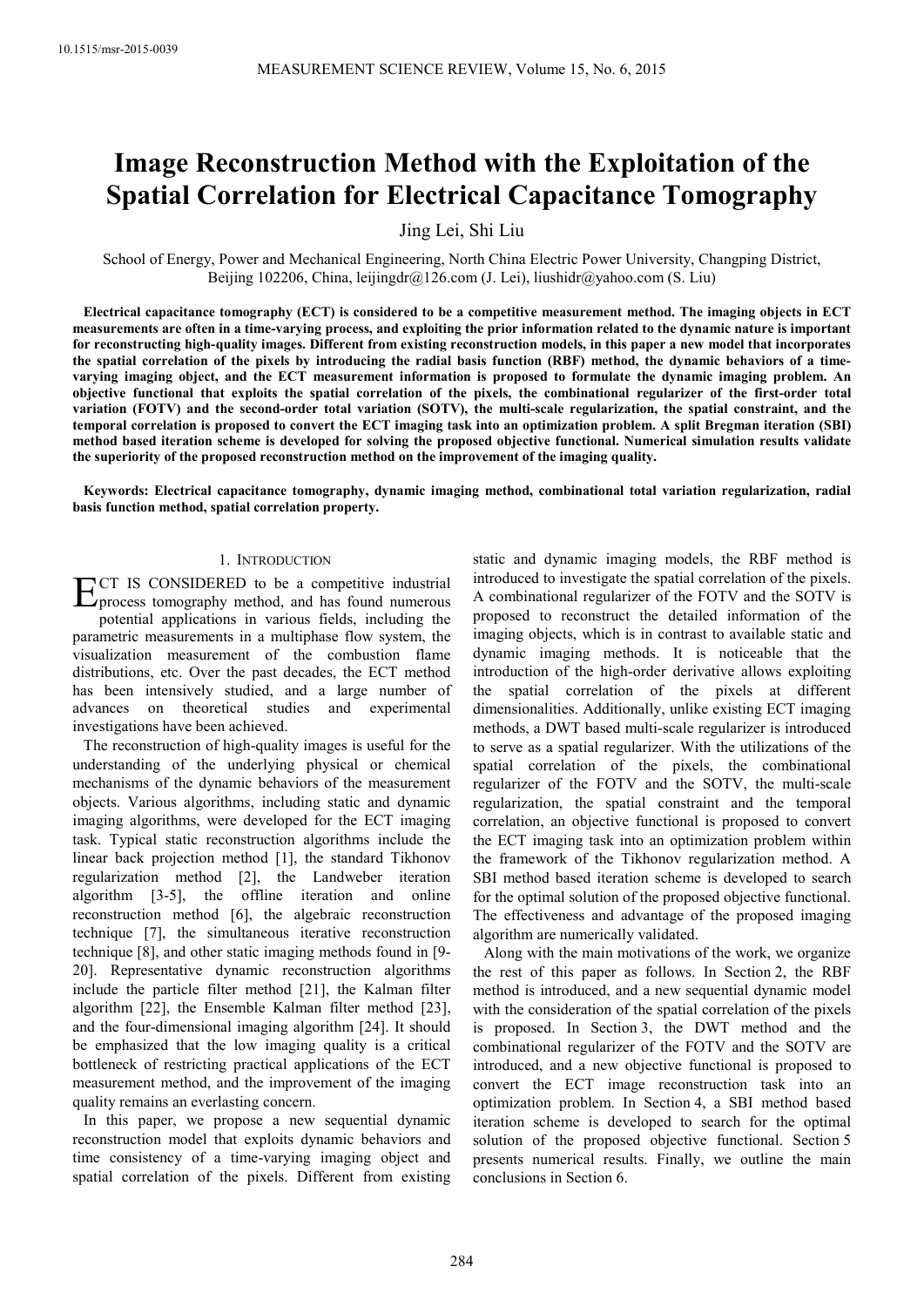#### 2. SEQUENTIAL DYNAMIC IMAGING MODEL

Seeking an appropriate model to formulate the dynamic imaging problem is useful for practical ECT applications. In this section, common sequential dynamic imaging models and the RBF method are introduced, and a new dynamic imaging model with the exploitations of the spatial correlation of the pixels and the dynamic nature of a timevarying imaging object is proposed.

#### *A. Common sequential dynamic imaging model*

There are two categories of mathematical models for the representations of the ECT imaging problem, i.e., static imaging models and dynamic imaging models. Static imaging models had been intensively studied and found numerous applications. However, dynamic imaging models are advantageous on exploiting the dynamic behaviors of a time-varying object. In order to satisfy the practical requirements of dynamic measurements, in this paper we focus on the dynamic imaging model. With a motivation of integrating the dynamic behaviors and the ECT measurement information, the sequential dynamic imaging model can be formulated as:

$$
\begin{cases}\nf(\mathbf{G}_r, \mathbf{v}_r) = 0 \\
\mathbf{S}_r \mathbf{G}_r + \mathbf{U}_r = \mathbf{C}_r + \mathbf{r}_r\n\end{cases}
$$
\n(1)

where  $f(\mathbf{G}_r, \mathbf{v}_r) = 0$  describes the dynamic behaviors, and it can be formulated as different equations according to different reconstruction objects;  $S_{\tau}G_{\tau} + U_{\tau} = C_{\tau} + r_{\tau}$ represents a measurement equation;  $S<sub>r</sub>$  is called the sensitivity matrix in ECT image reconstruction, and it is an  $m \times n$  matrix;  $G<sub>r</sub>$  indicates the permittivity distributions, and it is described as an  $n \times 1$  vector;  $C<sub>r</sub>$  represents the capacitance values, and it is an  $m \times 1$  vector;  $r<sub>r</sub>$  is an  $m \times 1$  vector indicating measurement noises;  $U<sub>\tau</sub>$  represents an  $m \times 1$  vector indicating the model deviation;  $v<sub>r</sub>$  depicts the inaccuracy of the dynamic behaviors and subscript  $\tau$ denotes a discrete time index. For computational simplicity, we approximate  $f(\mathbf{G}_{\tau}, \mathbf{v}_{\tau}) = 0$  into  $\mathbf{G}_{\tau} = \mathbf{F}_{\tau} \mathbf{G}_{\tau-1} + \mathbf{v}_{\tau}$ . Consequentially, we can obtain the following sequential dynamic imaging model:

$$
\begin{cases} \mathbf{G}_r = \mathbf{F}_r \mathbf{G}_{r-1} + \mathbf{v}_r \\ \mathbf{S}_r \mathbf{G}_r + \mathbf{U}_r = \mathbf{C}_r + \mathbf{r}_r \end{cases}
$$
 (2)

#### *B. Image representation using the RBF method*

Exploiting the spatial correlation of the pixels may be useful for the improvement of the imaging quality. Equation (2) utilizes the time-varying behaviors of the imaging objects and the ECT measurement information. However, the exploitation of the correlation of the pixels is omitted. In this section, we employ the RBF method to describe the correlations of the pixels.

According to the RBF method, a pixel value in a twodimensional image can be approximated as [25], [26]:

$$
z(\mathbf{x}) = \sum_{j=1}^{M} \boldsymbol{\alpha}_{j} \varphi(||\mathbf{x} - \mathbf{x}_{j}||) = \sum_{j=1}^{M} \boldsymbol{\alpha}_{j} \varphi(\mathbf{r}_{j})
$$
(3)

where  $\mathbf{r}_i = ||\mathbf{x} - \mathbf{x}_i||$  and  $\varphi(\mathbf{r}_i) = \exp(-\mathbf{r}_i^2 / 2\sigma^2)$ ; *M* is the number of the neighborhood of  $x$  and  $\varphi$  ( $r_j$ ) can be predetermined according to a specific reconstruction object.

Obviously, we can compute  $z(x)$  provided that variable  $\alpha_j$  in (3) is solved. According to the RBF method, we can estimate variables  $\boldsymbol{\alpha}_j$  via the neighborhood pixel values, which can be formulated as:

$$
\begin{bmatrix} \boldsymbol{\varphi}_{1,1} & \cdots & \boldsymbol{\varphi}_{1,M} \\ \vdots & \vdots & \vdots \\ \boldsymbol{\varphi}_{M,1} & \cdots & \boldsymbol{\varphi}_{M,M} \end{bmatrix} \begin{bmatrix} \boldsymbol{\alpha}_1 \\ \vdots \\ \boldsymbol{\alpha}_M \end{bmatrix} = \begin{bmatrix} z_1 \\ \vdots \\ z_M \end{bmatrix}
$$
 (4)

For easy notation, we rewrite (4) as the following system of linear equations:

$$
AB = Z \tag{5}
$$

where 
$$
A = \begin{bmatrix} \boldsymbol{\varphi}_{1,1} & \cdots & \boldsymbol{\varphi}_{1,M} \\ \vdots & \vdots & \vdots \\ \boldsymbol{\varphi}_{M,1} & \cdots & \boldsymbol{\varphi}_{M,M} \end{bmatrix}
$$
,  $B = [\boldsymbol{\alpha}_1, \cdots, \boldsymbol{\alpha}_M]^T$ 

and  $\boldsymbol{Z} = [z_1, \dots, z_M]^T$ .

The solution of (5) can be formulated as:

$$
\boldsymbol{B} = \boldsymbol{A}^{-1} \boldsymbol{Z} \tag{6}
$$

According to (3), finally, the estimation of  $z(x)$  can be formulated as:

$$
z(x) = [\varphi(||x - x_1||), \cdots, \varphi(||x - x_M||)]A^{-1}\mathbf{Z}
$$
 (7)

For concise expression, (7) can be rewritten as a concise formula:

$$
z(\mathbf{x}) = \mathbf{L}_{\mathbf{x}} \mathbf{Z} \tag{8}
$$

where  $L_x = [\varphi(\|x - x\|), \cdots, \varphi(\|x - x\|)\]A^{-1}$ .

Following the above discussions, we can conclude that one pixel can be locally represented by its neighborhood pixels. The introduction of the spatial correlations is a promising method for ensuring a high-quality imaging result.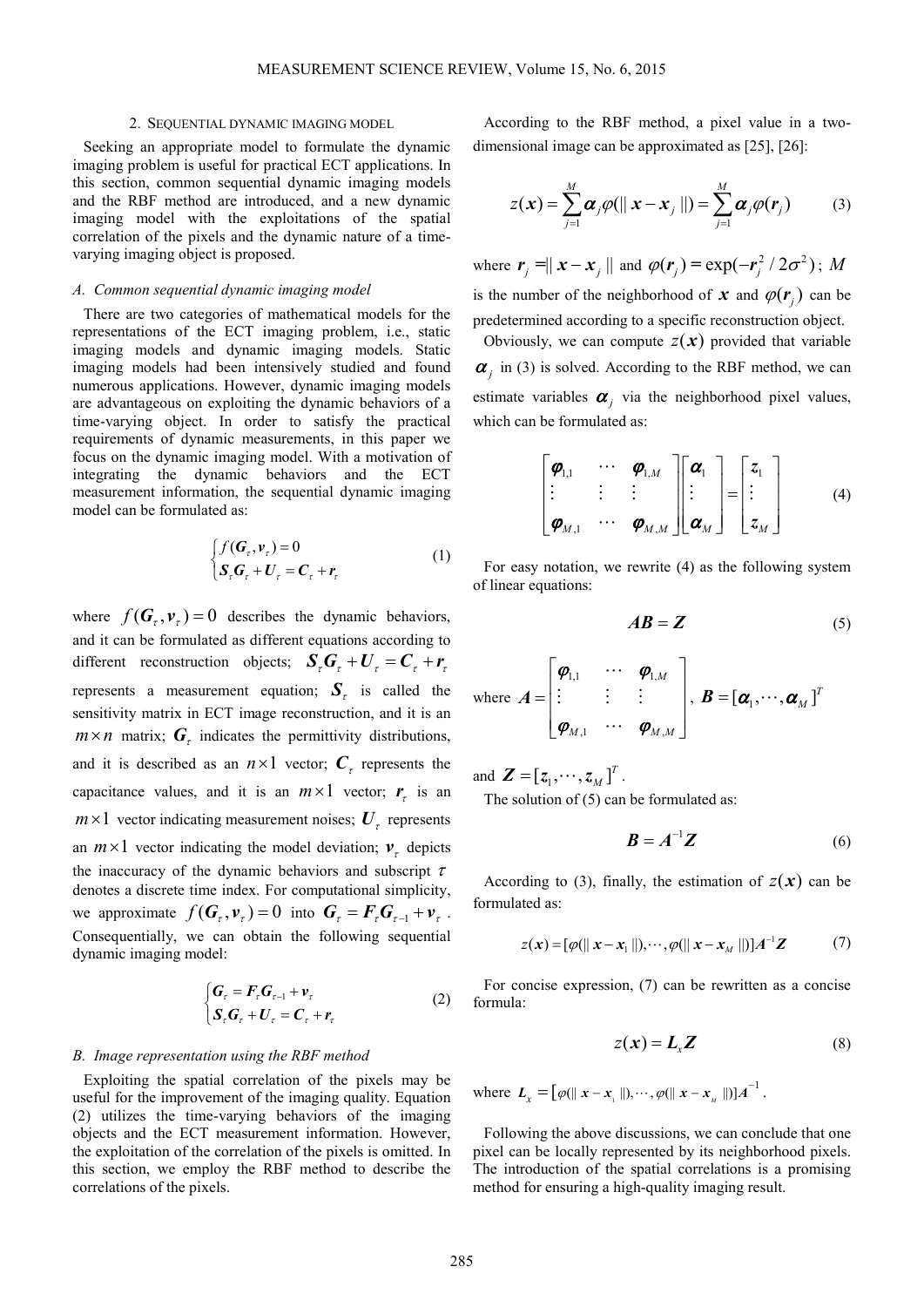#### *C. New sequential dynamic imaging model*

Common static and dynamic imaging models fail to exploit the spatial correlation of the pixels. In this section, a new sequential dynamic imaging model is proposed to model the ECT imaging problem, and it can be specified as:

$$
\begin{cases} \mathbf{G}_{\tau} = \mathbf{F}_{\tau} \mathbf{G}_{\tau-1} + \mathbf{v}_{\tau} \\ \mathbf{S}_{\tau} \mathbf{L} \mathbf{G}_{\tau} + \mathbf{U}_{\tau} = \mathbf{C}_{\tau} + \mathbf{r}_{\tau} \end{cases}
$$
(9)

Equation (9) has two main distinctions. On one hand, the equation incorporates the dynamic behaviors of a timevarying imaging object and the ECT measurement information. On the other hand, the equation exploits the spatial correlation of the pixels.

#### 3. DESIGN OF OBJECTIVE FUNCTIONAL

In this section, we introduce the DWT method and the combinational regularizer of the FOTV and the SOTV, and a new objective functional is proposed to convert (9) into an optimization problem within the framework of the Tikhonov regularization method.

## *A. Discrete wavelet transform*

The wavelet analysis is a particular representation method of signals [27]. Accordingly, a signal  $f(t)$  is considered to belong to the scaling space  $V_0$  (i.e.,  $f(t) \in V_0$ ), and implementing the multiscale decomposition yields [28], [29]:

$$
V_0 = \psi_1 \oplus V_1 = \psi_1 \oplus \psi_2 \oplus \cdots \oplus \psi_\varpi \oplus V_\varpi \qquad (10)
$$

where  $\psi_j$  represents the orthogonal complete place in the *j*th scale and  $\varpi$  stands for a given decomposition scale. We refer the readers to [27-29] for more details.

Essentially, ECT images have two dimensions. In order to remove redundancy between pixels to improve the sparsity of the transform coefficients, a 2D DWT should be employed. Specifically, suppose an ECT image  $\mathbf{Z}_{n \times n}$  with a dimension of  $n \times n$  will be transformed, which can be rearranged as a vector  $M_{N\times 1}$ , and  $N = n \times n$ . Finally, the DWT for an image can be formulated as [30-32]:

$$
\phi = \psi M \tag{11}
$$

where  $\psi$  is an equivalent 2D DWT transform matrix.

## *B. Combinational regularizer of the FOTV and the SOTV*

The TV is a popular regularizer [33], and for a 2D image *u* it can be formulated into the following scheme:

$$
\mathrm{TV}(u) = \|\nabla u\|_{\mathrm{l}} = \|D_x u\|_{\mathrm{l}} + \|D_y u\|_{\mathrm{l}} \qquad (12)
$$

where  $\boldsymbol{D}_x$  and  $\boldsymbol{D}_y$  are the first-order difference operators.

Equation (12) is a basic formula, which can be extended with different requirements, including the multiple neighborhoods discretization method [34], e.g., the eight weighted neighborhoods discretization, the sixteen weighted neighborhoods discretization, etc., and the combination of the derivatives with different orders [35].

Unlike the multiple neighborhoods discretization methods, the authors in [35] proposed the combinational regularizer of the FOTV and the SOTV, which can be formulated as:

$$
\phi(\mathbf{u}) = \alpha \text{TV}(\mathbf{u}) + \beta \text{TV}^2(\mathbf{u}) \tag{13}
$$

where  $\alpha$  and  $\beta$  are the weighted values. Obviously, (13) is a common TV method when  $\alpha = 1$  and  $\beta = 0$ . For a 2D image, (13) can be specified as:

$$
\phi(\boldsymbol{u}) = \alpha (\|\boldsymbol{D}_{x}\boldsymbol{u}\|_{1} + \|\boldsymbol{D}_{y}\boldsymbol{u}\|_{1})
$$
  
+  $\beta (\|\boldsymbol{D}_{xx}\boldsymbol{u}\|_{1} + \|\boldsymbol{D}_{yy}\boldsymbol{u}\|_{1} + \|\boldsymbol{D}_{xy}\boldsymbol{u}\|_{1} + \|\boldsymbol{D}_{yx}\boldsymbol{u}\|_{1})$ <sup>(14)</sup>

where  $TV^2(u) = || D_{xx} u ||_1 + || D_{yy} u ||_1 + || D_{xy} u ||_1 + || D_{yx} u ||_1 ;$  $D_i$  and  $D_{ij}$  (*i*, *j* ∈ {*x*, *y*}) stands for difference operators.

#### *C. Objective functional*

Finally, we propose a new objective functional to model the ECT imaging problem, which can be formulated as:

$$
\begin{bmatrix} \frac{1}{2} \|\mathbf{SLG}_{\tau} + \mathbf{U}_{\tau} - \mathbf{C}_{\tau} \|^2 + \alpha_{1} \|\mathbf{U}_{\tau}\|_{1} \\ + \frac{\alpha_{2}}{2} \|\mathbf{G}_{\tau} - \mathbf{G}_{c,\tau} \|^2 + \alpha_{3} \sum_{j=1}^{n} (\mathbf{W}_{\tau,j} \|\mathbf{G}_{\tau,j} |) \\ + \frac{\alpha_{4}}{2} \|\mathbf{G}_{\tau} - \mathbf{G}_{\tau-1} \|^2 + \alpha_{5} \|\mathbf{\psi} \mathbf{G}_{\tau} \|_{1} \\ + \alpha (\|\mathbf{D}_{x} \mathbf{u}\|_{1} + \|\mathbf{D}_{y} \mathbf{u}\|_{1}) \\ + \beta (\|\mathbf{D}_{xx} \mathbf{u}\|_{1} + \|\mathbf{D}_{yy} \mathbf{u}\|_{1}) \\ + \beta (\|\mathbf{D}_{xy} \mathbf{u}\|_{1} + \|\mathbf{D}_{yx} \mathbf{u}\|_{1}) \end{bmatrix} \qquad (15)
$$

where  $\alpha_i > 0$  (  $i = 1, 2, \dots, 5$  ),  $\alpha > 0$  and  $\beta > 0$  are called the regularization parameters;  $G_{c,\tau}$  represents the dynamic behaviors and can be solved in advance, and ,  $\|\mathbf{G}_{\tau} - \mathbf{G}_{c,\tau}\|^2$  integrates the dynamic evolution information into the ECT image reconstruction procedure;  $\sum_{j=1}^{n} (W_{\tau,j} | G_{\tau,j} |)$  is served as a spatial constraint and  $W_{\tau,j}$  stands for a weighted value;  $\|\psi G_{\tau}\|_{1}$  represents a multi-scale regularizer;  $\|$   $SLG_{\tau}$  +  $U_{\tau}$  –  $C_{\tau}$   $\|^2$  measures the data fidelity and considers the spatial correlations of the pixels, and *L* can be obtained via solving (8).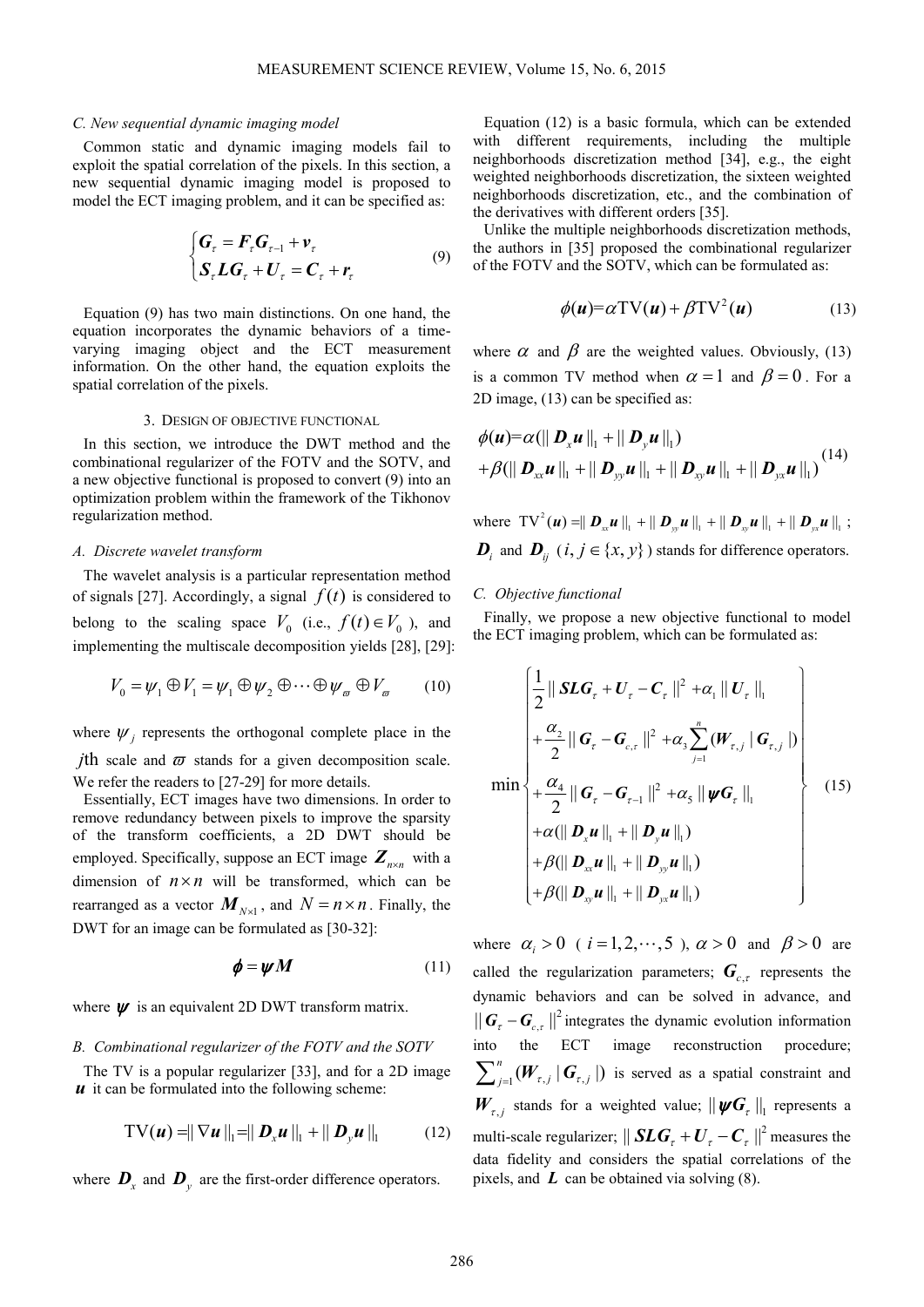Equation (15) is consistent with the framework of the Tikhonov regularization method, and we can outline the appealing properties as follows.

1) The dynamic behaviors of a time-varying imaging object and the ECT measurement information are incorporated into the proposed objective functional. Moreover, the inaccurate properties of the reconstruction model and the measurement data are simultaneously highlighted, which is consistent with real-world applications since the inaccuracies of the input data are ubiquitous.

2) Unlike existing ECT imaging methods, including static and dynamic imaging algorithms, the spatial dependence of the pixels is exploited by the RBF method.

3) The combinational regularizer of the FOTV and the SOTV is introduced to the objective functional to serve as the spatial regularizer. The introduction of the high-order derivative will be beneficial for the exploitation of the spatial correlation of the pixels.

4) In contrast to available ECT imaging methods, a 2D DWT based multi-scale regularizer is incorporated into the objective functional.

5) The Tikhonov regularization method is employed to impose the prior constraints associated with the dynamic properties of a time-varying object and weaken the numerical instability derived from the ill-posedness of the ECT imaging problem.

## 4. SOLVING THE OBJECTIVE FUNCTIONAL

In previous sections, we converted the ECT image reconstruction procedure into an optimization problem within the framework of the Tikhonov regularization method with the additive constraints related to the underlying imaging objects. In this section, a SBI method based iteration scheme is developed to solve (15).

According to the computational strategy presented in [36- 42], (15) can be decoupled as:

$$
U_{\tau}^{k+1} = \min \left\{ \frac{1}{2} \left\| \,\mathbf{SLG}_{\tau}^{k} + U_{\tau} - C_{\tau} \,\right\|^{2} + \alpha_{1} \left\| \,U_{\tau} \,\right\|_{1} \right\} \tag{16}
$$

$$
G_{\tau}^{k+1} = \min \begin{cases} \frac{1}{2} \|\mathbf{SLG}_{\tau} + U_{\tau}^{k+1} - C_{\tau} \|^2 + \frac{\alpha_2}{2} \|\mathbf{G}_{\tau} - \mathbf{G}_{c,\tau} \|^2 \\ + \alpha_3 \sum_{j=1}^{n} (\mathbf{W}_{\tau,j} \|\mathbf{G}_{\tau,j}\|) + \frac{\alpha_4}{2} \|\mathbf{G}_{\tau} - \mathbf{G}_{\tau-1} \|^2 \\ + \alpha_5 \|\mathbf{\psi} \mathbf{G}_{\tau} \|_{1} + \alpha (\|\mathbf{D}_{x} \mathbf{G}_{\tau} \|_{1} + \|\mathbf{D}_{y} \mathbf{G}_{\tau} \|_{1}) \\ + \beta (\|\mathbf{D}_{xx} \mathbf{G}_{\tau} \|_{1} + \|\mathbf{D}_{yy} \mathbf{G}_{\tau} \|_{1} + \|\mathbf{D}_{xy} \mathbf{G}_{\tau} \|_{1} + \|\mathbf{D}_{yx} \mathbf{G}_{\tau} \|_{1}) \end{cases}
$$
(17)

Theoretically, the direct computation of (17) is an intractable task. In order to make the problem tractable, we rewrite (17) into a constrained optimization problem by introducing corresponding equality constraints:

$$
\begin{bmatrix}\n\frac{1}{2} \|\mathbf{SLG}_{r} + U_{r}^{k+1} - C_{r} \|^{2} + \frac{\alpha_{2}}{2} \|\mathbf{G}_{r} - \mathbf{G}_{e,r} \|^{2} \\
+ \alpha_{3} \sum_{j=1}^{n} (\mathbf{W}_{r,j} | \mathbf{G}_{r,j}) + \frac{\alpha_{4}}{2} \|\mathbf{G}_{r} - \mathbf{G}_{r-1} \|^{2} \\
+ \alpha_{5} \|\mathbf{d}_{7,r} \|_{1} + \alpha (\|\mathbf{d}_{1,r} \|_{1} + \|\mathbf{d}_{2,r} \|_{1}) \\
+ \beta (\|\mathbf{d}_{3,r} \|_{1} + \|\mathbf{d}_{4,r} \|_{1} + \|\mathbf{d}_{5,r} \|_{1} + \|\mathbf{d}_{6,r} \|_{1})\n\end{bmatrix}
$$
\n(18)\n  
\n
$$
\begin{bmatrix}\ns.t. \mathbf{d}_{1,r} = \mathbf{D}_{s} \mathbf{G}_{r}, \mathbf{d}_{2,r} = \mathbf{D}_{s} \mathbf{G}_{r}, \mathbf{d}_{3,r} = \mathbf{D}_{ss} \mathbf{G}_{r}, \mathbf{d}_{7,r} = \mathbf{W} \mathbf{G}_{r}\n\end{bmatrix}
$$

Within the framework of the SBI method [43], we rewrite (18) as:

$$
\begin{bmatrix}\n\frac{1}{2} \|\mathbf{SLG}_{r} + U_{r}^{k+1} - C_{r} \|^{2} + \frac{\alpha_{2}}{2} \|\mathbf{G}_{r} - \mathbf{G}_{c,r} \|^{2} \\
+\alpha_{3} \sum_{j=1}^{n} (\mathbf{W}_{r,j} | \mathbf{G}_{r,j}) + \frac{\alpha_{4}}{2} \|\mathbf{G}_{r} - \mathbf{G}_{r-1} \|^{2} \\
+\alpha (\|\mathbf{d}_{1,r} \|_{1} + \|\mathbf{d}_{2,r} \|_{1}) \\
+\beta (\|\mathbf{d}_{3,r} \|_{1} + \|\mathbf{d}_{4,r} \|_{1} + \|\mathbf{d}_{5,r} \|_{1} + \|\mathbf{d}_{6,r} \|_{1}) \\
+\alpha_{5} \|\mathbf{d}_{7,r} \|_{1} + \frac{\mu_{1}}{2} \|\mathbf{d}_{1,r} - \mathbf{D}_{s} \mathbf{G}_{r} - \mathbf{b}_{1,r}^{k} \|^{2} \\
+\frac{\mu_{2}}{2} \|\mathbf{d}_{2,r} - \mathbf{D}_{y} \mathbf{G}_{r} - \mathbf{b}_{2,r}^{k} \|^{2} + \frac{\mu_{3}}{2} \|\mathbf{d}_{3,r} - \mathbf{D}_{xx} \mathbf{G}_{r} - \mathbf{b}_{3,r}^{k} \|^{2} \\
+\frac{\mu_{4}}{2} \|\mathbf{d}_{4,r} - \mathbf{D}_{yy} \mathbf{G}_{r} - \mathbf{b}_{4,r}^{k} \|^{2} + \frac{\mu_{5}}{2} \|\mathbf{d}_{5,r} - \mathbf{D}_{xy} \mathbf{G}_{r} - \mathbf{b}_{5,r}^{k} \|^{2} \\
+\frac{\mu_{6}}{2} \|\mathbf{d}_{6,r} - \mathbf{D}_{yx} \mathbf{G}_{r} - \mathbf{b}_{6,r}^{k} \|_{1} + \frac{\mu_{7}}{2} \|\mathbf{d}_{7,r} - \mathbf{\psi} \mathbf{G}_{r} - \mathbf{b}_{7,r}^{k} \|^{2}\n\end{bmatrix} (19)
$$

$$
\boldsymbol{b}_{1,\tau}^{k+1} = \boldsymbol{b}_{1,\tau}^{k} - (\boldsymbol{d}_{1,\tau}^{k+1} - \boldsymbol{D}_{x} \boldsymbol{G}_{\tau}^{k+1})
$$
(20)

$$
\boldsymbol{b}_{2,\tau}^{k+1} = \boldsymbol{b}_{2,\tau}^{k} - (\boldsymbol{d}_{2,\tau}^{k+1} - \boldsymbol{D}_{\mathbf{y}} \boldsymbol{G}_{\tau}^{k+1})
$$
(21)

$$
\boldsymbol{b}_{3,\tau}^{k+1} = \boldsymbol{b}_{3,\tau}^{k} - (\boldsymbol{d}_{3,\tau}^{k+1} - \boldsymbol{D}_{xx} \boldsymbol{G}_{\tau}^{k+1})
$$
(22)

$$
\boldsymbol{b}_{4,\tau}^{k+1} = \boldsymbol{b}_{4,\tau}^{k} - (\boldsymbol{d}_{4,\tau}^{k+1} - \boldsymbol{D}_{\mathit{yy}} \boldsymbol{G}_{\tau}^{k+1})
$$
(23)

$$
\boldsymbol{b}_{5,\tau}^{k+1} = \boldsymbol{b}_{5,\tau}^{k} - (\boldsymbol{d}_{5,\tau}^{k+1} - \boldsymbol{D}_{xy} \boldsymbol{G}_{\tau}^{k+1})
$$
(24)

$$
\boldsymbol{b}_{6,\tau}^{k+1} = \boldsymbol{b}_{6,\tau}^{k} - (\boldsymbol{d}_{6,\tau}^{k+1} - \boldsymbol{D}_{yx} \boldsymbol{G}_{\tau}^{k+1})
$$
(25)

$$
\boldsymbol{b}_{7,\tau}^{k+1} = \boldsymbol{b}_{7,\tau}^{k} - (\boldsymbol{d}_{7,\tau}^{k+1} - \boldsymbol{\psi} \boldsymbol{G}_{\tau}^{k+1})
$$
(26)

Similarly, (19) can be decoupled as:

$$
\boldsymbol{d}_{1,\tau}^{k+1} = \min \left\{ \alpha \, \|\, \boldsymbol{d}_{1,\tau} \|_{1} + \frac{\mu_{1}}{2} \|\, \boldsymbol{d}_{1,\tau} - \boldsymbol{D}_{x} \boldsymbol{G}_{\tau} - \boldsymbol{b}_{1,\tau}^{k} \,\|^2 \right\} (27)
$$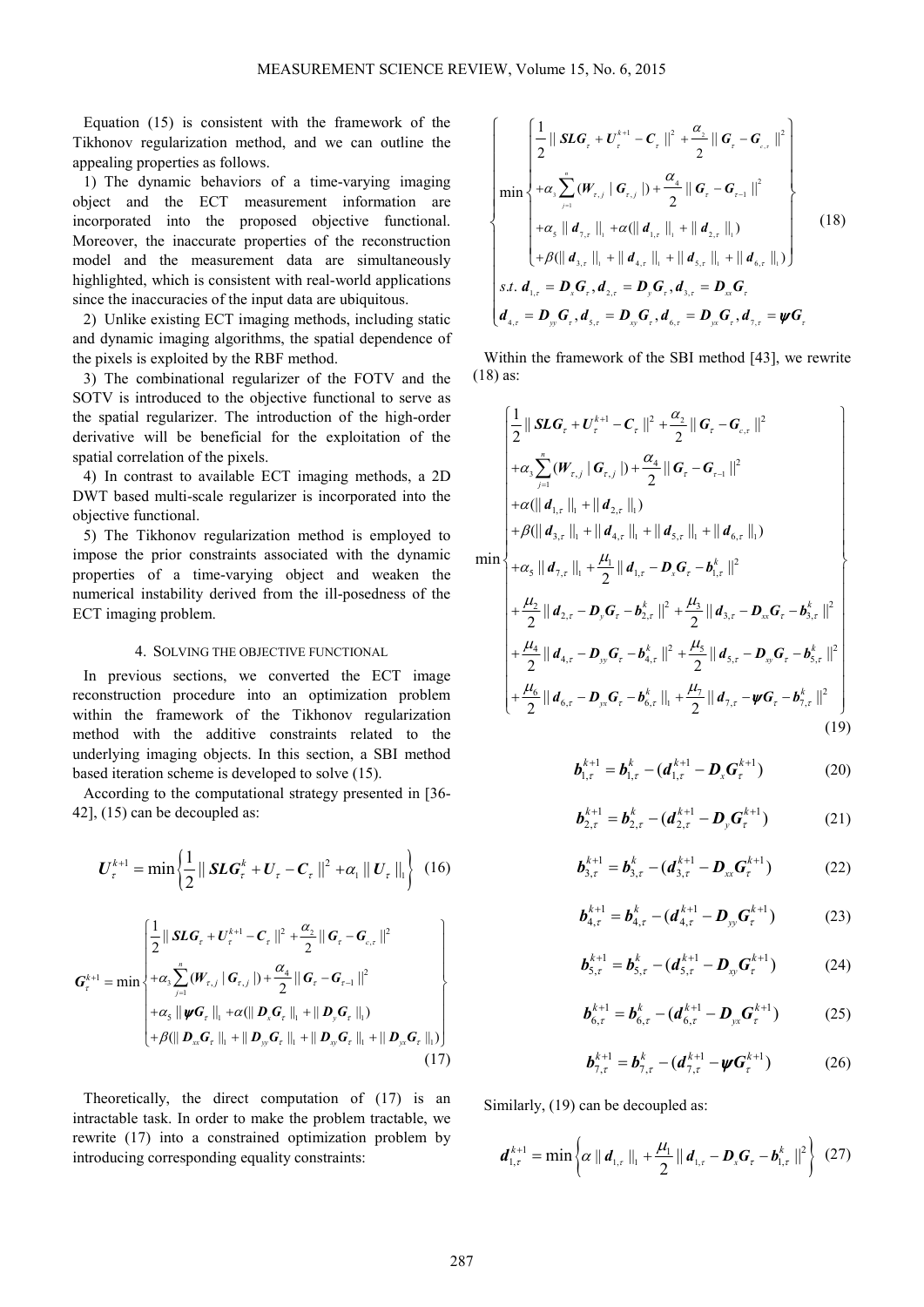$$
\boldsymbol{d}_{2,\tau}^{k+1} = \min \left\{ \alpha \parallel \boldsymbol{d}_{2,\tau} \parallel_1 + \frac{\mu_2}{2} \parallel \boldsymbol{d}_{2,\tau} - \boldsymbol{D}_y \boldsymbol{G}_{\tau} - \boldsymbol{b}_{2,\tau}^k \parallel^2 \right\} (28)
$$

$$
\boldsymbol{d}_{3,\tau}^{k+1} = \min \left\{ \beta \left\| \boldsymbol{d}_{3,\tau} \right\|_{1} + \frac{\mu_{3}}{2} \left\| \boldsymbol{d}_{3,\tau} - \boldsymbol{D}_{xx} \boldsymbol{G}_{\tau} - \boldsymbol{b}_{3,\tau}^{k} \right\|^{2} \right\} (29)
$$

$$
\boldsymbol{d}_{4,\tau}^{k+1} = \min \left\{ \beta \left\| \boldsymbol{d}_{4,\tau} \right\|_{1} + \frac{\mu_{4}}{2} \left\| \boldsymbol{d}_{4,\tau} - \boldsymbol{D}_{\mathit{yy}} \boldsymbol{G}_{\tau} - \boldsymbol{b}_{4,\tau}^{k} \right\|^{2} \right\}
$$
\n(30)

$$
\boldsymbol{d}_{5,\tau}^{k+1} = \min \left\{ \beta \left\| \boldsymbol{d}_{5,\tau} \right\|_{1} + \frac{\mu_{5}}{2} \left\| \boldsymbol{d}_{5,\tau} - \boldsymbol{D}_{xy} \boldsymbol{G}_{\tau} - \boldsymbol{b}_{5,\tau}^{k} \right\|^{2} \right\}
$$
(31)

$$
\boldsymbol{d}_{6,\tau}^{k+1} = \min \left\{ \beta \left\| \boldsymbol{d}_{6,\tau} \right\|_{1} + \frac{\mu_{6}}{2} \left\| \boldsymbol{d}_{6,\tau} - \boldsymbol{D}_{\mathrm{yx}} \boldsymbol{G}_{\tau} - \boldsymbol{b}_{6,\tau}^{k} \right\|^{2} \right\}
$$
(32)

$$
\boldsymbol{d}_{7,\tau}^{k+1} = \min \left\{ \boldsymbol{\alpha}_s \, || \, \boldsymbol{d}_{7,\tau} ||_1 + \frac{\mu_7}{2} || \, \boldsymbol{d}_{7,\tau} - \boldsymbol{\psi} \boldsymbol{G}_{\tau} - \boldsymbol{b}_{7,\tau}^k ||^2 \right\}
$$
(33)

$$
G_{\tau}^{k+1} = \min \left\{ \begin{aligned} &\frac{1}{2} \| \mathbf{SLG}_{\tau} + U_{\tau}^{k+1} - C_{\tau} \|^2 + \frac{\alpha_2}{2} \| G_{\tau} - G_{c,\tau} \|^2 + \alpha_3 \sum_{j=1}^n (W_{\tau,j} \, | \, G_{\tau,j} |) \\ &+ \frac{\alpha_4}{2} \| G_{\tau} - G_{\tau-1} \|^2 + \frac{\mu_1}{2} \| d_{1,\tau}^{k+1} - D_x G_{\tau} - b_{1,\tau}^k \|^2 \\ &+ \frac{\mu_2}{2} \| d_{2,\tau}^{k+1} - D_y G_{\tau} - b_{2,\tau}^k \|^2 + \frac{\mu_3}{2} \| d_{3,\tau}^{k+1} - D_{xx} G_{\tau} - b_{3,\tau}^k \|^2 \\ &+ \frac{\mu_4}{2} \| d_{4,\tau}^{k+1} - D_{yy} G_{\tau} - b_{4,\tau}^k \|^2 + \frac{\mu_5}{2} \| d_{5,\tau}^{k+1} - D_{xy} G_{\tau} - b_{5,\tau}^k \|^2 \\ &+ \frac{\mu_6}{2} \| d_{6,\tau}^{k+1} - D_{yx} G_{\tau} - b_{6,\tau}^k \|_1 + \frac{\mu_7}{2} \| d_{7,\tau}^{k+1} - \psi G_{\tau} - b_{7,\tau}^k \|^2 \end{aligned} \right\} \tag{34}
$$

According to the above discussions, finally, we developed an iteration scheme to solve (15), and the numerical procedure can be summarized as follows:

Step 1. Specify the algorithmic parameters and the initial value, and set  $\tau = 1$ .

- Step 2. Update variable  $U_{\tau}^{k+1}$  by solving (16).
- Step 3. Update variables  $d_{j,\tau}^{k+1}$ *k j* <sup>τ</sup>  $d_{i\tau}^{k+1}$  via solving (27-33).
- Step 4. Update variable  $G_{\tau}^{k+1}$  by solving (34).

Step 5. Update variables  $\boldsymbol{b}_{j,\tau}^{k+1}$ *k j* <sup>τ</sup>  $\boldsymbol{b}^{k+1}_{i,\tau}$  according to (20-26).

Step 6. Loop to Step 2 until a predetermined iteration stopping criterion is satisfied.

Step 7. Set  $\tau \leftarrow \tau + 1$ , loop to Step 2 until the maximum time index is met.

Commonly, we know in advance that the inversion solution belongs to the range  $[q_1, q_2]$ , therefore, a projected operator is introduced to the iteration scheme:

where

$$
\text{Project}[\boldsymbol{Q}_j] = \begin{cases} q_1, & \boldsymbol{Q}_j < q_1 \\ \boldsymbol{Q}_j, & q_1 \leq \boldsymbol{Q}_j \leq q_2 \\ q_2, & \boldsymbol{Q}_j > q_2 \end{cases} \tag{36}
$$

 ${\bf G}_{\tau}^{k+1} = \text{Project}\left\{{\bf G}_{\tau}^{k+1}\right\}$  (35)

#### 5. NUMERICAL SIMULATIONS AND DISCUSSIONS

In the proposed imaging method, we use the iteration scheme presented in Section 4 to solve (15), and it can be called the radial basis function based dynamic reconstruction (RBFDR) algorithm. In this section, we numerically evaluate the feasibility and the robustness of the RBFDR algorithm, and the imaging results are compared with the OIOR method and the projected Landweber iteration (PLI) algorithm.

We employ a 12-electrode square ECT sensor for simulations, and the images are visualized using  $32 \times 32$ pixels. The size of the reconstruction domain is  $80 \times 80$  mm<sup>2</sup>, and the diameter of the bubbles is 20 mm. The capacitance data are computed using the finite element method based on the Ansoft software platform.

Owing to the limitation of the numerical simulation, we use the purely random-walk evolution model, i.e.,  $\mathbf{F}_r = \mathbf{I}$ and *I* is an identity matrix. The model is often used in practices when a better temporal dynamic model is not known [22].

All reconstruction methods are implemented on the MATLAB 7.0 software platform. The stopping criterion of iterations for the RBFDR algorithm is defined as  $\|\boldsymbol{G}^{k+1} - \boldsymbol{G}^k\| / \|\boldsymbol{G}^{k+1}\| < 1 \times 10^{-3}$ . The image error is used to evaluate the quality of an inversion solution, and it is specified as:

$$
\gamma = \frac{\parallel \mathbf{G}_{\text{Original}} - \mathbf{G}_{\text{Reconstructed}} \parallel}{\parallel \mathbf{G}_{\text{original}} \parallel} \times 100\% \tag{37}
$$

where  $\gamma$  is the imager error;  $G_{\text{Original}}$  and  $G_{\text{Reconstructed}}$ stand for the original and reconstructed values, respectively.

*A. Case 1*

A dynamic reconstruction case is implemented to evaluate the RBFDR algorithm. We illustrate the original dynamic imaging objects at different discrete time instants in Fig.1. Table 1. lists the algorithmic parameters for the PLI method, and the number of iterations corresponds to the minimum image errors for fair comparison. As for the RBFDR algorithm, the algorithmic parameters are empirically set as  $\alpha = 1$ ,  $\beta = 1$ ,  $\alpha_1 = 0.1$ ,  $\alpha_2 = 10^{-5}$ ,  $\alpha_3 = 0.005$ ,  $\alpha_4 = 10^{-5}$ ,  $\alpha_5 = 1$ ,  $W_{\tau,j} = 1/(|\mathbf{G}_{\tau-1,j}|^p + \varepsilon)$ ,  $p = 2$ and  $\varepsilon = 10^{-10}$ . The Daubechies 4 wavelet is used to implement the multi-scale analysis. We compute the initial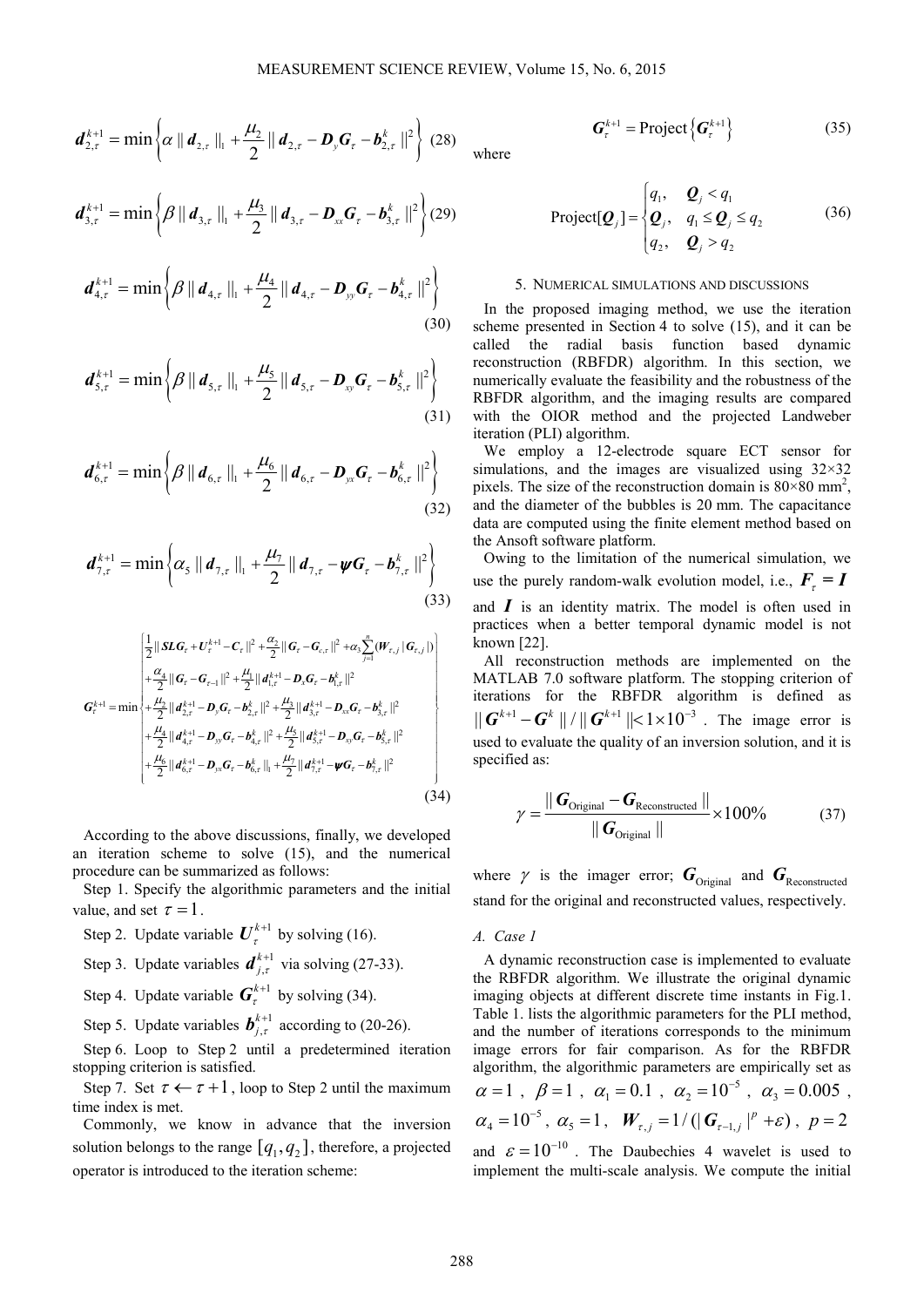values via the STR method. The imaging results of the OIOR algorithm, the PLI method and the RBFDR algorithm are presented in Fig.2. - Fig.4., respectively. We list the image errors and the computational time in Table 2. and Table 3., respectively.



Fig.1. Dynamic reconstruction objects.

|      |      |      |       | 2.6<br>2.4<br>2.2<br>l2<br>1.8<br>1.6<br>1.4<br>1.2 |
|------|------|------|-------|-----------------------------------------------------|
| 2.a) | 2.b) | 2.c) | (2.d) |                                                     |

Fig.2. Reconstructed images by the OIOR algorithm.



Fig.3. Reconstructed images by the PLI algorithm.



Fig.4. Reconstructed images by the RBFDR algorithm.

| <b>Algorithmic</b><br>parameters | Fig.1(a) | Fig.1(b) | Fig.1(c) | Fig.1(d) |
|----------------------------------|----------|----------|----------|----------|
| Relaxation<br>factor             |          |          |          |          |
| Number of<br>iteration           | 324      | 432      | 448      | 401      |

| <b>Algorithms</b> | Fig.1(a) | Fig.1(b) | Fig.1(c) | Fig.1(d) |
|-------------------|----------|----------|----------|----------|
| OIOR              | 15.76    | 25.32    | 23.63    | 23.47    |
| PL I              | 11.59    | 18.82    | 17.50    | 1509     |
| <b>RREDR</b>      | .95      | 3.60     | 3.88     | . 87     |

Table 3. Computational time (s).

| <b>Algorithms</b> | Fig.1(a) | Fig.1(b) | Fig.1(c) | Fig.1(d) |
|-------------------|----------|----------|----------|----------|
|                   | 0.46     | 0.61     | 9.63     | 1.57     |
| <b>RREDR</b>      | -90      | 14       |          |          |

The OIOR method benefits from the online reconstruction property. However, applying the OIOR method to deal with the time-varying objects will suffer from the following practical problems: 1) the smoothness effect of the OIOR method blurs the detailed information of the reconstructed images, 2) the OIOR method omits the prior information related to dynamic properties of the time-varying imaging objects, and 3) the images are independently reconstructed one by one, and the considerations of the inter-frame correlation of the images are absent. The above disadvantages restrict the improvement of the imaging quality. In fact, we can observe from Fig.2. that the OIOR method leads to noticeable reconstruction artifacts. Meanwhile, according to the results listed in Table 2., we can find that the image errors of the OIOR method for original imaging objects shown in Fig.1.a) – Fig.1.d) are 15.76 %, 25.32 %, 23.63 % and 23.47 %, which are far higher than the PLI method and the RBFDR algorithm.

Studies indicate that the PLI method benefits from the following two aspects: (1) the numerical procedure of the PLI method is easy and the computational complexity and cost are low, and (2) the final inversion solution is insensitive to the selection of the initial solutions. These superiorities lead to the wide applications of the PLI method. Unfortunately, the PLI algorithm does not utilize the prior knowledge related to the dynamic behaviors of the timevarying imaging objects. Furthermore, the absence of the utilization of the spatial correlations of the pixels also results in the limitation of the improvement of the imaging quality. In fact, the results presented in Fig.3. and Table 2. indicate that the PLI method leads to significant artifacts, and the image errors for the original imaging objects are 11.59 %, 18.82 %, 17.50 % and 15.09 %.

Numerical simulation results indicate that the numerical stability of the RBFDR algorithm is associated with the fact that the Tikhonov regularization technique is introduced to the proposed objective functional. Different from existing imaging methods, especially the RBFDR method takes into consideration the spatial correlation of the pixels, the combinational regularizer of the FOTV and the SOTV, the multi-scale regularization, the spatial constraint, and the temporal correlation of a time-varying imaging object, which leads to the increase of the imaging quality. The results shown in Fig.4. confirm the fact.

The acquisition of high-quality images is desired for the understanding of the underlying physical or chemical mechanisms of the dynamic behaviors of the imaging objects. In Table 2., the image errors of the RBFDR algorithm for imaging objects presented in Fig.1.a) - Fig.1.d), are 1.95 %, 3.60 %, 3.88 % and 1.87 %, which is far smaller than the OIOR method and the PLI algorithm.

The OIOR algorithm benefits from the online reconstruction property, which is a useful feature for practical applications. We list the computational time for the PLI method and the RBFDR algorithm in Table 3. It can be observed that for the original imaging objects presented in Fig.1.a) - Fig.1.d) the computational time of the RBFDR method is more than the PLI method. In the future, more investigations on the improvement of the reconstruction speed should be further conducted.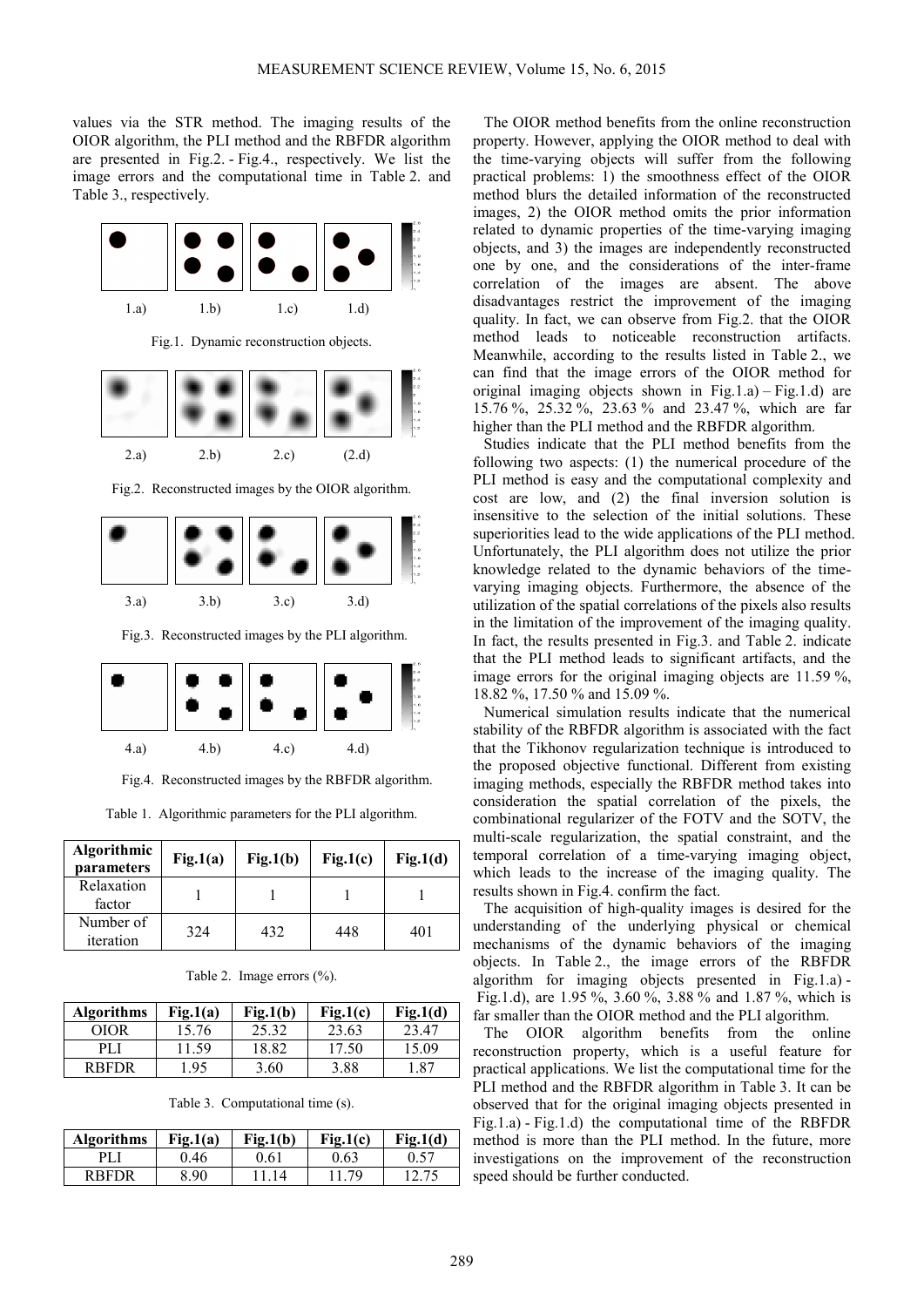## *B. Case 2*

The ill-posedness of the ECT imaging problem makes the final inversion solution sensitive to the inaccurate properties of the input data. In this section, we use the noisecontaminated capacitance data to evaluate the robustness of the RBFDR algorithm, and the noise level is defined as:

$$
\eta = \frac{\parallel \mathcal{C}_{\text{Original}} - \mathcal{C}_{\text{Contininated}} \parallel}{\parallel \mathcal{C}_{\text{original}} \parallel} \times 100\%
$$
 (38)

where  $\eta$  is the noise level;  $C_{\text{Original}}$  and  $C_{\text{Continated}}$  are the original and contaminated capacitance data, respectively;  $C_{\text{Continated}} = C_{\text{Original}} + \sigma \delta$ ,  $\sigma$  represents the standard deviation and  $\delta$  stands for a normal distribution random number with mean 0 and standard deviation 1.

The algorithmic parameters for the RBFDR algorithm are the same as in Section 5.A. We show the imaging results of the RBFDR algorithm under the noise levels of 6 % and 15 % in Fig.5. and Fig.6., respectively. The image errors under different noise levels are illustrated in Table 4.



Fig.5. Reconstructed images by the RBFDR algorithm under the noise level of 6 %.



Fig.6. Reconstructed images by the RBFDR algorithm under the noise level of 15 %.

Table 4. Image errors under different noise levels (%).

| <b>Noise</b><br>levels | Fig.1(a) | Fig.1(b) | Fig.1(c) | Fig.1(d) |
|------------------------|----------|----------|----------|----------|
| 6%                     | 2.30     | 990      | 5.61     | 3.67     |
| 15%                    | 8.07     | 15.16    | 13.04    | 42       |

Fig.5. and Fig.6. are the imaging results of the RBFDR algorithm when the noise levels of the capacitance data are 6 % and 15 %, respectively. According to the results presented in Fig.5. and Fig.6., we find that the RBFDR algorithm shows a good robustness, and the imaging quality of the RBFDR algorithm under different noise levels is satisfactory. In Table 4., when the noise level is 15 %, the image errors are 8.07 %, 15.16 %, 13.04 % and 11.42 %, which validates that the RBFDR algorithm is able to deal with the inaccuracy of the measurement data. It should be pointed out that such advantages benefit from the fact that within the framework of the Tikhonov regularization method, the inaccurate properties of the reconstruction model and the measurement data are simultaneously emphasized in the RBFDR algorithm.

## *C. Case 3*

In real-world applications, the imaging model may be inaccurately derived from physically implementing an imperfect ECT sensor and the linearization approximation of the reconstruction model. In this section, the influence of the inaccuracies of the reconstruction model and the measurement data on the imaging quality is numerically evaluated. In this paper, the sensitivity matrix is perturbed to simulate the inaccuracy of the reconstruction model. The inaccuracy of the sensitivity matrix is defined as:

$$
\mathbf{S}_{\text{contaminated}} = \mathbf{S}_{\text{original}} + \boldsymbol{E} \tag{39}
$$

where  $\mathbf{E} = \sigma \cdot \text{randn}$ , and  $\sigma$  is the standard deviation;  $S_{\text{original}}$  and  $S_{\text{contaminated}}$  stand for original and noisecontaminated sensitivity matrices, respectively.

Fig.7. and Fig.8. illustrate the imaging results of the RBFDR algorithm when the inaccurate properties of the sensitivity matrix and the measurement data are simultaneously considered, and the image errors are presented in Table 5.



Fig.7. Reconstructed images when the standard deviation of the sensitivity matrix and the noise level of the capacitance data are 0.001 and 5 %.



Fig.8. Reconstructed images when the standard deviation of the sensitivity matrix and the noise level of the capacitance data are 0.003 and 9 %.

Table 5. Image errors (%).

| <b>Noise</b><br>levels | <b>Standard</b><br>deviations | Fig.1(a) | Fig.1(b) | Fig.1(c) | Fig.1(d) |
|------------------------|-------------------------------|----------|----------|----------|----------|
| $5\%$                  | $\sigma = 0.001$              | 3.02     | 13.79    | 10.72    | 4.83     |
| 9%                     | $\sigma = 0.003$              | 8.89     | 22.30    | 1716     | 17 88    |

In Fig.7. and Fig.8., we report the imaging results of the RBFDR algorithm when the inaccurate properties of the sensitivity matrix and the measurement data are simultaneously considered. We can observe from Fig.7. and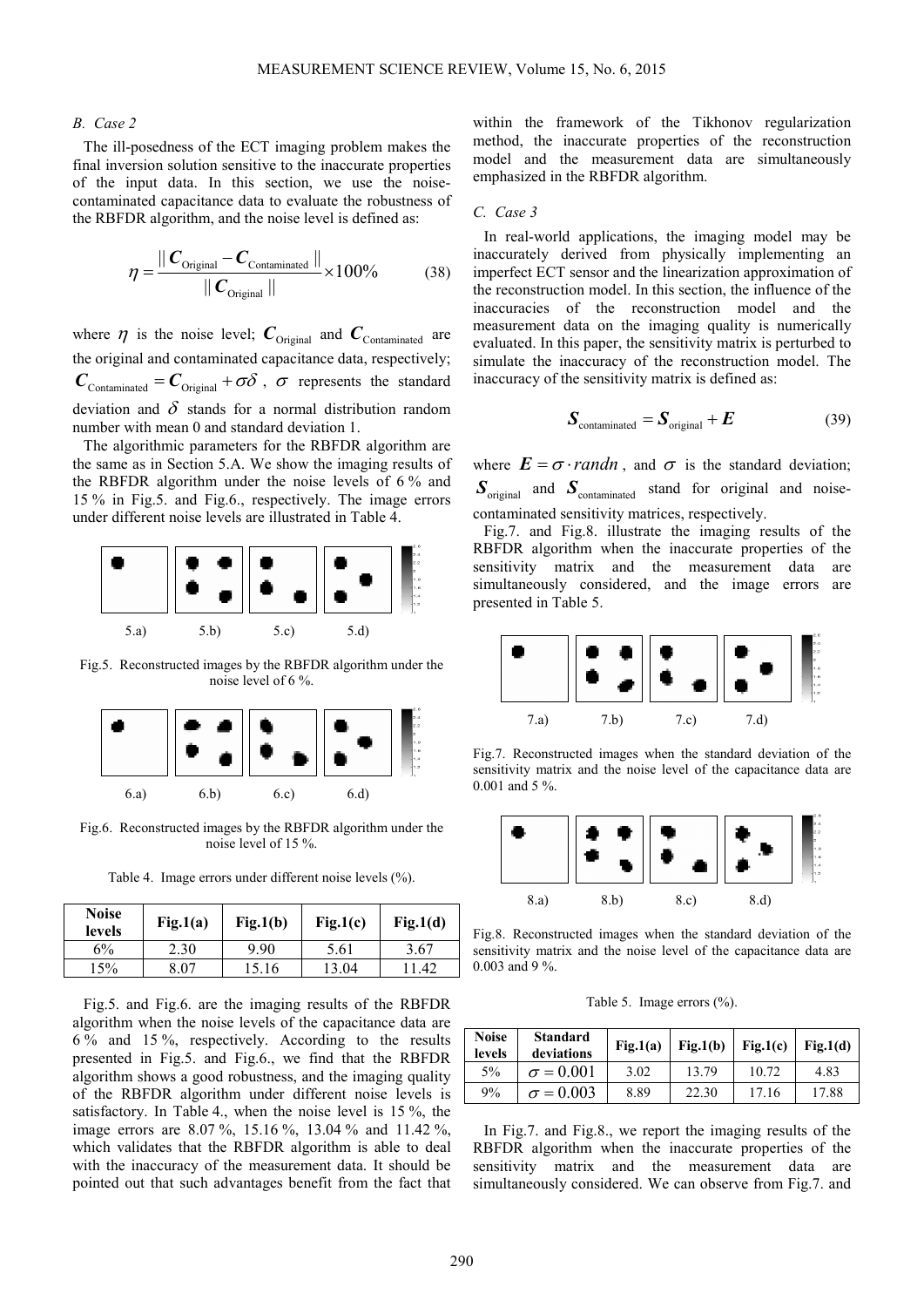Fig.8. that the introduction of the inaccurate properties on the measurement data and the imaging model into the proposed objective functional is able to improve the robustness of the RBFDR algorithm. In Table 5., when the standard deviation of the sensitivity matrix is 0.003 and the noise level of the capacitance data is 9 %, the image errors for the original dynamic imaging objects in Fig.1.a) - Fig.1.d) are 8.89 %, 22.30 %, 17.16 % and 17.88 %, which confirms that the RBFDR algorithm is robust to the inaccuracies of the imaging model and the measurement data. This property is highly beneficial for real-world applications.

## *D. Case 4*

In this section we use the imaging objects with the high contrast permittivity distributions to further evaluate the feasibility of the RBFDR method. Fig.9. shows the imaging objects, in which the black part represents the high permittivity, i.e., 81, and the white part stands for the low permittivity, i.e., 1.0. The algorithmic parameters for the RBFDR algorithm are empirically set as  $\alpha = 1$ ,  $\beta = 1$ ,

 $\alpha_1 = 0.5$ ,  $\alpha_2 = 10^{-4}$ ,  $\alpha_3 = 0.0035$ ,  $\alpha_4 = 10^{-4}$ ,  $\alpha_{5} = 1$ ,  $W_{\tau,j} = 1/({|G_{\tau-1,j}|}^{p} + \varepsilon)$  and  $p = 3.5$ . The algorithmic parameters of the PLI method are listed in Table 6. Fig.10. - Fig.12. demonstrate the image reconstruction by the OIOR method, the PLI algorithm and the RBFDR method, respectively. The image errors for the compared reconstruction methods are shown in Table 7.



Fig.9. Dynamic reconstruction objects.



Fig.10. Reconstructed images by the OIOR algorithm.



Fig.11. Reconstructed images by the PLI algorithm.

Fig.12. Reconstructed images by the RBFDR algorithm.

Table 6. Algorithmic parameters for the PLI algorithm.

| <b>Algorithmic</b><br><i>parameters</i> | Fig.9 $(a)$ | Fig.9(b) | Fig.9(c) |
|-----------------------------------------|-------------|----------|----------|
| Relaxation factor                       |             |          |          |
| Number of iteration                     | 235         |          | 146      |

Table 7. Image errors (%).

| <b>Algorithms</b> | Fig.9(a) | Fig.9(b) | Fig.9(c) |
|-------------------|----------|----------|----------|
| OIOR              | 64.53    | 52.19    | 63 73    |
|                   | 60 80    | 39.39    | 39.80    |
| <b>RREDR</b>      |          | 9.68     |          |

Fig.10. - Fig.12. show the imaging results reconstructed by the OIOR method, the PLI algorithm and the RBFDR method when the difference of the permittivity in the reconstruction domain is large. We can observe that the reconstruction quality of the RBFDR method is higher than the OIOR method and the PLI algorithm. In fact, we can find from Table 7. that the image errors of the RBFDR method for the original dynamic imaging objects shown in Fig.9.a) - Fig.9.c) are 4.40 %, 9.68 % and 7.28 %, which are lower than the OIOR method and the PLI algorithm. These imaging results confirm that the RBFDR method may be a promising candidate for the ECT image reconstruction problem.

Following the simulation results from the noise-free and noise-contaminated capacitance data, presented in previous sections, we can conclude that the RBFDR algorithm is successful in dealing with the dynamic imaging tasks. More importantly, we present a new framework for solving the ECT inverse problem, which may be extended to image reconstruction problems in other related fields, such as the electrical resistance tomography, the electrical impedance tomography, etc.

# 6. CONCLUSIONS

The reconstruction of the high-quality images plays a crucial role in real-world applications of the ECT method. Different from existing imaging models, in this paper a dynamic imaging model that incorporates the spatial correlation of the pixels, the dynamic behaviors of a timevarying imaging object and the ECT measurement information is proposed to formulate the dynamic imaging problem. An objective functional that exploits the spatial correlation of the pixels, the combinational regularizer of the FOTV and the SOTV, the multi-scale regularization, the spatial constraint and the temporal correlation is proposed to convert the ECT imaging task into an optimization problem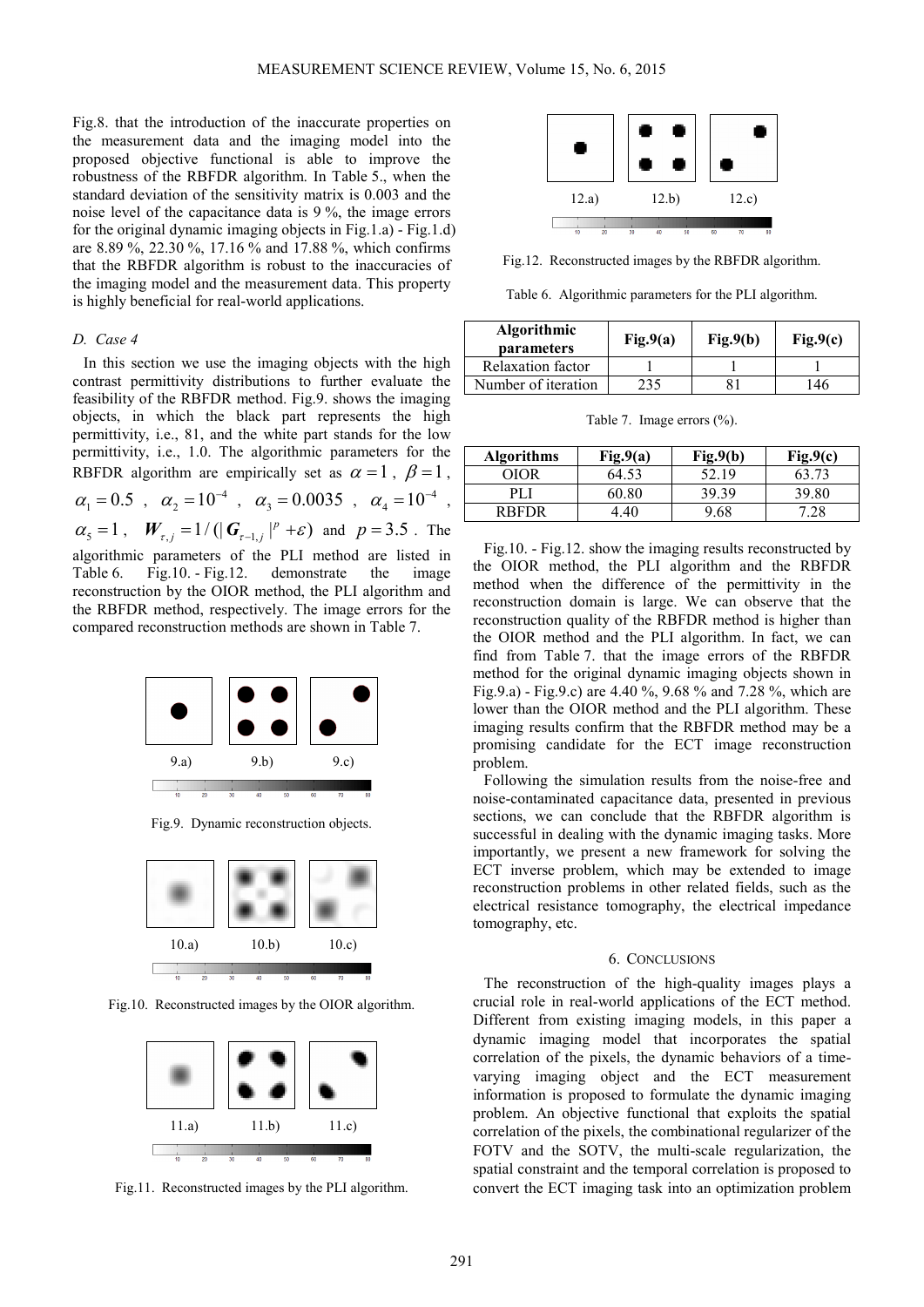within the framework of the Tikhonov regularization method. An iteration scheme that integrates the advantages of the SBI method is developed to search for the optimal solution of the proposed objective functional. Numerical results validate the advantage of the proposed reconstruction method on the improvement of the imaging quality. Furthermore, this paper presents a new perspective to deal with the ECT imaging problem, and it can be extended to solve the inverse problems in other tomography technologies.

Practical applications and theoretical studies indicate that one reconstruction method may illustrate different numerical performances to different imaging objects, and the selection of a specific reconstruction method depends mainly on the measurement requirements, the understandings of the prior knowledge related to the imaging objects and the properties of the numerical method. Our work provides an alternative approach for solving the ECT inverse problem, which needs to be further validated by more cases in the future and to be further studied on the respects, including the reconstruction model, the computational strategy, etc.

#### ACKNOWLEDGEMENTS

The authors thank the National Natural Science Foundation of China (No. 51206048) and the Fundamental Research Funds for the Central Universities (No. 13MS11) for supporting this research.

## **REFERENCES**

- [1] Xie, C.G., Huang, S.M., Hoyle, B.S., Thorn, R., Lenn, C., Snowden, D., Beck, M.S. (1992). Electrical capacitance for flow imaging: system model for development of image reconstruction algorithms and design of primary sensors. *IEE Proceedings G - Circuits, Devices and Systems*, 139 (1), 89–98.
- [2] Tikhonov, A.N., Arsenin, V.Y. (1977). *Solution of Ill-Posed Problems*. New York: V.H. Winston & Sons.
- [3] Landweber, L. (1951). An iteration formula for fredholm integral equations of the first kind. *American Journal of Mathematics*, 73 (3), 615–624.
- [4] Yang, W.Q., Spink, D.M., York, T.A., McCann, H. (1999). An image reconstruction algorithm based on Landweber's iteration method for electrical capacitance tomography. *Measurement Science and Technology*, 10 (11), 1065–1069.
- [5] Jang, J.D., Lee, S.H., Kim, K.Y., Choi, B.Y. (2006). Modified iterative Landweber method in electrical capacitance tomography. *Measurement Science and Technology*, 17 (7), 1909–1917.
- [6] Liu, S., Fu, L., Yang, W.Q., Wang, H.G., Jiang, F. (2004). Prior-online iteration for image reconstruction with electrical capacitance tomography. *IEE Proceedings - Science, Measurement and Technology*, 151 (3), 195–200.
- [7] Yang, W.Q., Peng, L.H. (2003). Image reconstruction algorithms for electrical capacitance tomography. *Measurement Science and Technology*, 14 (1), L1– L13.
- [8] Su, B.L., Zhang, Y.H., Peng, L.H., Yao, D.Y., Zhang, B.F. (2000). The use of simultaneous iterative reconstruction technique for electrical capacitance tomography. *Chemical Engineering Journal*, 77 (1), 37–41.
- [9] Mou, C.H., Peng, L.H., Yao, D.Y., Xiao, D.Y. (2005). Image reconstruction using a genetic algorithm for electrical capacitance tomography. *Tsinghua Science and Technology*, 10 (5), 587–592.
- [10] Takei, M. (2006). GVSPM image reconstruction for capacitance CT images of particles in a vertical pipe and comparison with the conventional method. *Measurement Science and Technology*, 17 (8), 2104– 2112.
- [11] Soleimani, M., Lionheart, W.R.B. (2005). Nonlinear image reconstruction for electrical capacitance tomography using experimental data. *Measurement Science and Technology*, 16 (10), 1987–1996.
- [12] Wang, H.X., Tang, L., Cao, Z. (2007). An image reconstruction algorithm based on total variation with adaptive mesh refinement for ECT. *Flow Measurement and Instrumentation*, 18 (5–6), 262–267.
- [13] Fang, W.F. (2004). A nonlinear image reconstruction algorithm for electrical capacitance tomography. *Measurement Science and Technology*, 15 (10), 2124– 2132.
- [14] Lei, J., Liu, S., Guo, H.H., Li, Z.H., Li, J.T., Han, Z.X. (2011). An image reconstruction algorithm based on the semiparametric model for electrical capacitance tomography. *Computers and Mathematics with Applications*, 61 (9), 2843–2853.
- [15] Ortiz-Aleman, C., Martin, R., Gamio, J.C. (2004). Reconstruction of permittivity images from capacitance tomography data by using very fast simulated annealing. *Measurement Science and Technology*, 15 (7), 1382–1390.
- [16] Warsito, W., Fan, L.S. (2001). Neural network based multi-criterion optimization image reconstruction technique for imaging two-and three-phase flow systems using electrical capacitance tomography. *Measurement Science and Technology*, 12, 2198– 2210.
- [17] Banasiak, R., Soleimani, M. (2010). Shape based reconstruction of experimental data in 3D electrical capacitance tomography. *NDT & E International*, 43 (3), 241–249.
- [18] Cao, Z., Xu, L.J., Fan, W.R., Wang, H.X. (2011). Electrical capacitance tomography for sensors of square cross sections using Calderon's method. *IEEE Transactions on Instrumentation and Measurement*, 60 (3), 900–907.
- [19] Li, Y., Yang, W.Q. (2008). Image reconstruction by nonlinear Landweber iteration for complicated distributions. *Measurement Science and Technology*, 19, 1–8.
- [20] Cao, Z., Xu, L.J., Wang, H.X. (2010). Electrical capacitance tomography with a non-circular sensor using the dbar method. *Measurement Science and Technology*, 21 (1), 1–6.